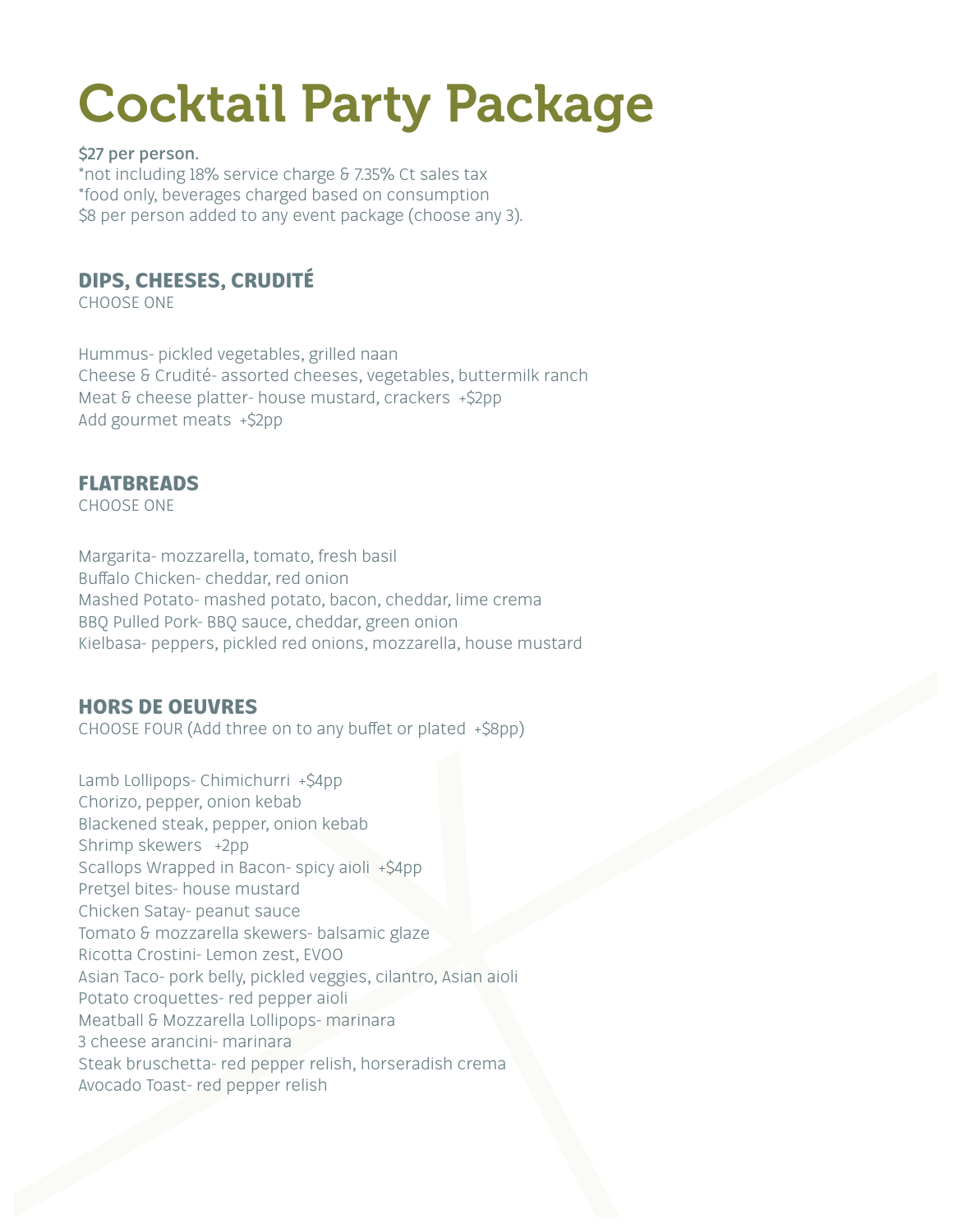# Buffet/Family Style\*

Regular or decaf co!ee, sodas, and iced tea, assorted dinner rolls and butter included. **\$30 per person** An additional 18% gratuity will be added. Tax will be an additional 7.35%.

 $*$ Buffet = 25 or more guests // Family Style = 25 or less guests

### **Salads**

CHOOSE ONE

house caesar any main menu salad +\$3pp

### **Entrées**

CHOOSE TWO

grilled chicken prepared: herb roasted, piccatta, marsala, or garlic demi hanger steak prepared: demi or chimichuri +\$4pp herb crusted cod, beurre blanc sauce pork tenderloin prepared: bbq or roasted herb penne pasta prepared with: shrimp scampi +\$3pp, meatballs with marinara sauce, chicken alfredo, seasonal veggies & rustic tomato sauce faroe island salmon prepared: beurre blanc +\$4pp

#### **Sides**

CHOOSE TWO

penne prepared with alfredo, a la vodka, marinara or fra diabolo sauce roasted potatoes roasted seasonal vegetables roasted haricot verts creamy roasted garlic mash potatoes rice pilaf

#### **Desserts** +\$3pp

assorted dessert bar tray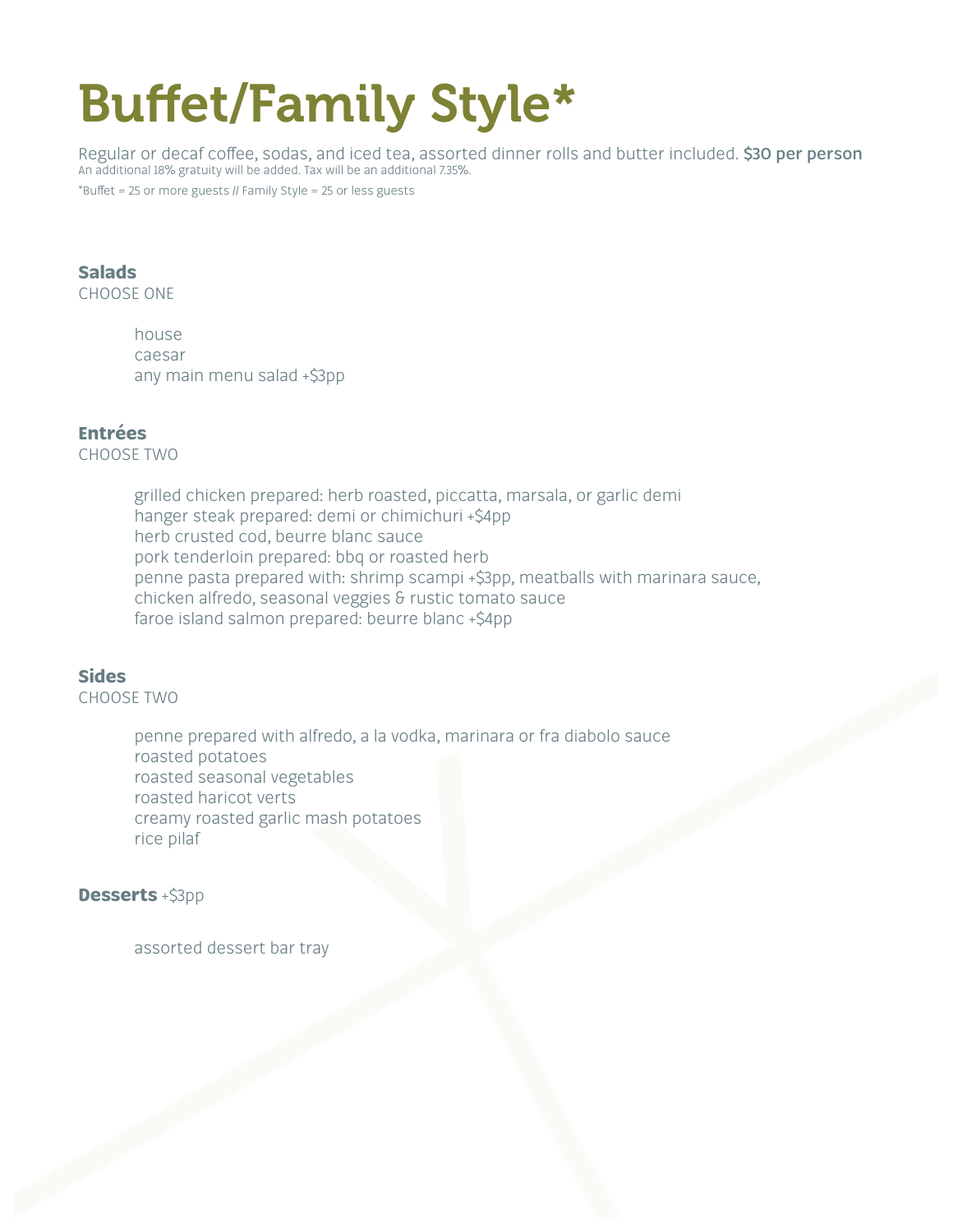# Lunch Plated

Regular or decaf coffee, sodas, and iced tea included. \$27 per person An additional 18% gratuity will be added. Tax will be an additional 7.35%. Plated lunch option requires a minimum of 15 guests.

#### **Salads & Soups**

CHOOSE ONE

house caesar

## **Entrées with Chef's Selection of Sides**

CHOOSE THREE

chicken prepared as: cider brined pork chop marsala, piccata or herb roasted hanger steak red wine demi +\$3pp salmon with seasonal glaze +\$3pp meatloaf herb crusted cod seasonal vegetable pasta

#### **Desserts**

FAMILY STYLE

assorted dessert bar tray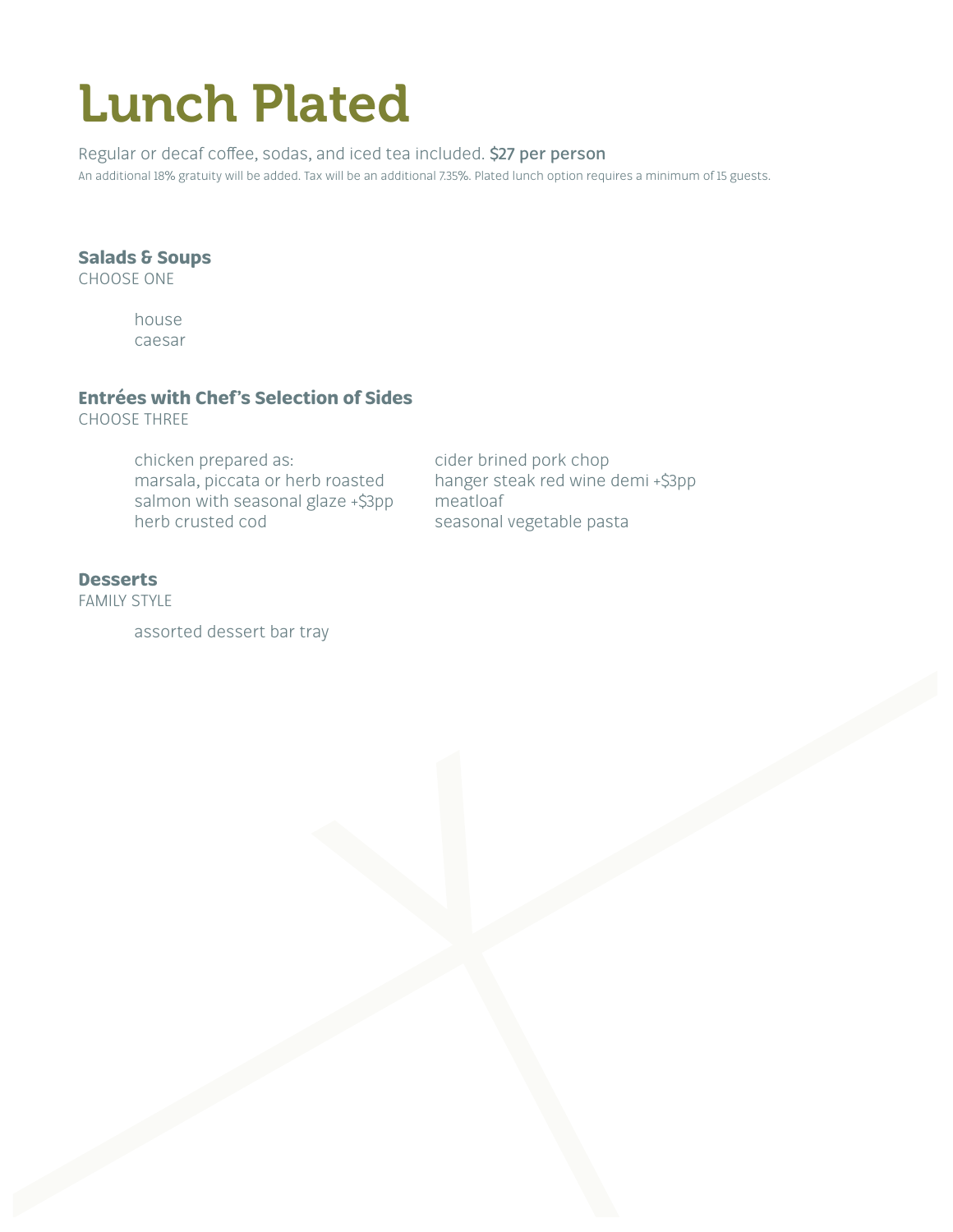# Brunch Buffet/Family Style\*

Regular or decaf co!ee, tea, juice, and iced tea included. **\$29 per person** An additional 18% gratuity will be added. Tax will be an additional 7.35%.  $*$ Buffet = 25 or more guests // Family Style = 25 or less guests

Assorted pastries, danishes, sweet breads home fries yogurt fruit granola

CHOICE OF TWO

Herbed scrambled eggs Scrambled eggs with cheddar cheese Eggs- western style eggs (ham, onions & peppers) Seasonal French toast Chicken & waffles Belgian waffles & maple syrup Egg & cheese sliders Seasonal frittata

CHOICE OF TWO

Applewood smoked bacon Lamberti's breakfast sausage Oven roasted ham Marinated hanger steak +\$4pp

add assorted dessert bar tray +\$3pp